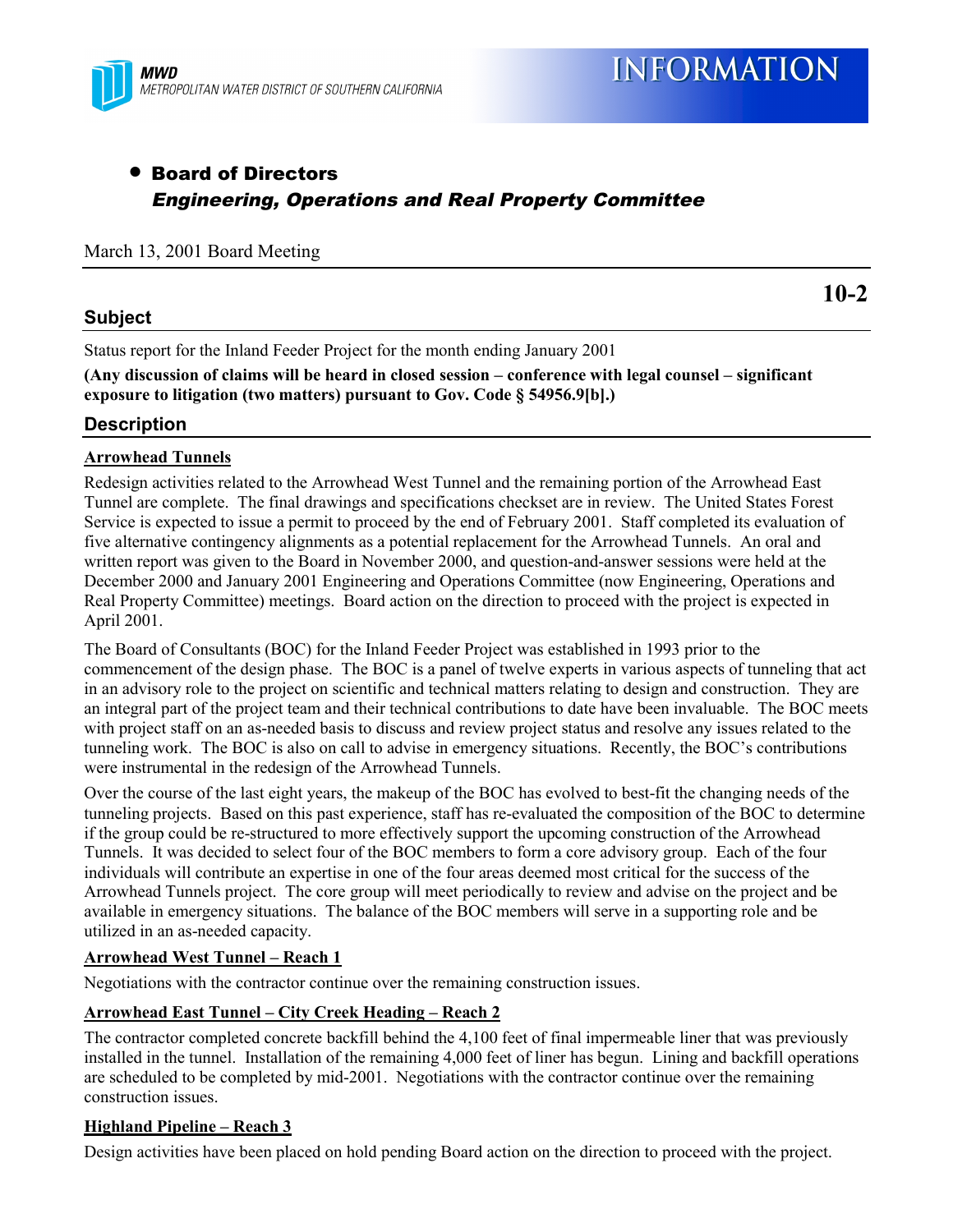#### **Mentone Pipeline – Reach 4**

The contractor installed 1,600 feet of pipe during the reporting period for a total of 8,300 feet to date (50 percent complete). This reach is scheduled for completion in early 2002.

#### **Riverside Badlands Tunnel – Reaches 5 & 6**

In January, the tunnel boring machine (TBM) advanced another 977 feet for a total of 30,530 feet (73 percent complete). The contractor continued to perform grouting operations to stabilize the ground and reduce groundwater inflows ahead of the TBM (see **Attachment 1** for a summary of tunneling progress).

#### **Budget and Schedule**

Based on proceeding with the existing project, which includes the construction of the Arrowhead Tunnels, the projected total cost for the program is \$981.5 million with a completion date of late 2006. Total expenditures through January 2001 are \$508.0 million (see **Attachment 2** for a financial summary and **Attachment 3** for a budget comparison and schedule summary/remaining budget). The project budget remains at \$1.188 billion.

# **Policy**

Board Request.

# **Fiscal Impact**

Refer to the attachments.

2/23/2001 *Roy L. Wolfe Date*

*Manager, Corporate Resources*

2/26/2001 *General Manager Date*

**Attachment 1 – Riverside Badlands Tunneling Progress**

**Attachment 2 – Financial Summary/Project Cash Flow**

**Attachment 3 – Budget Comparison and Schedule Summary/Remaining Budget**

BLA #495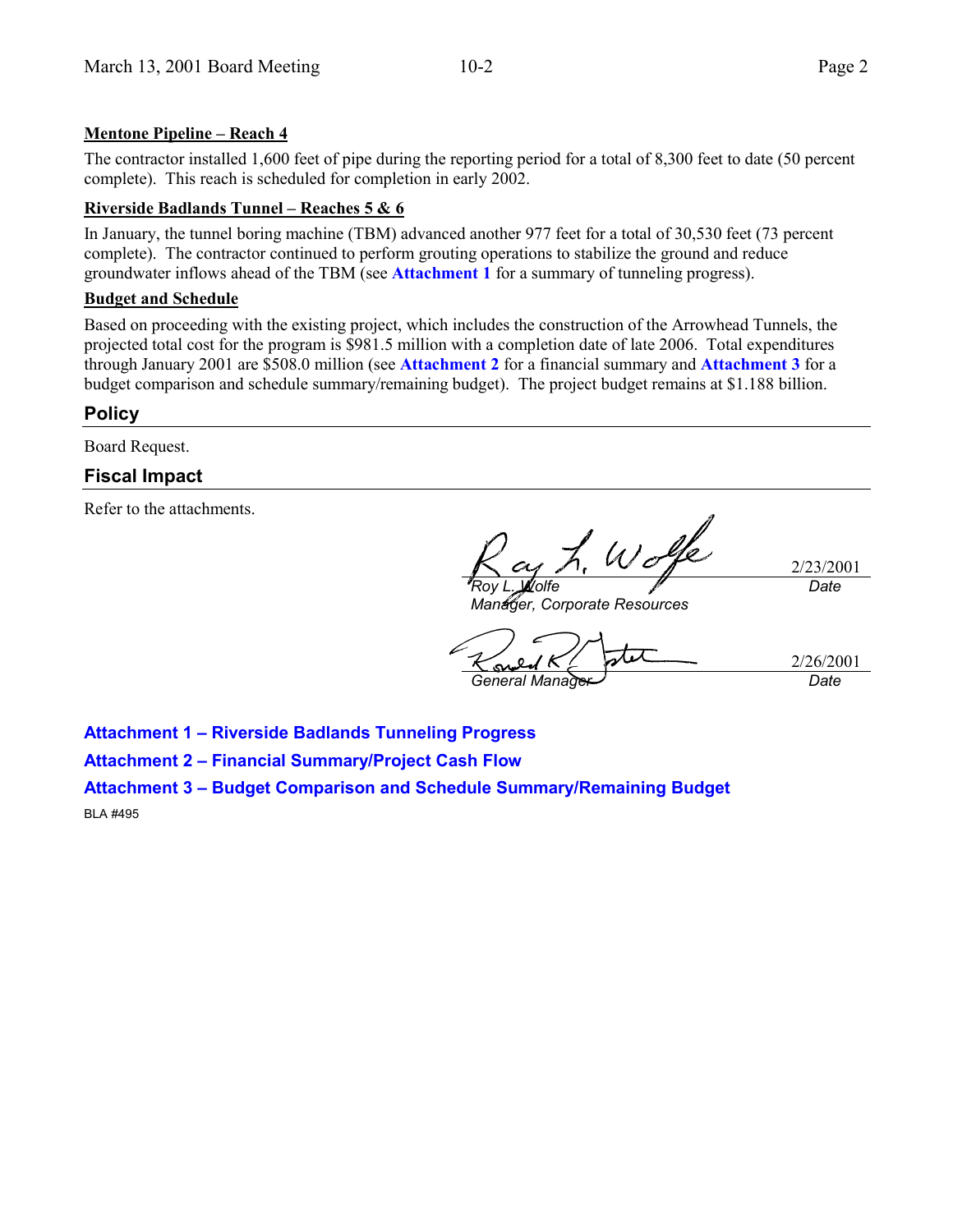March 13, 2001 Board Meeting 10-2 Attachment 1, Page 1 of 1

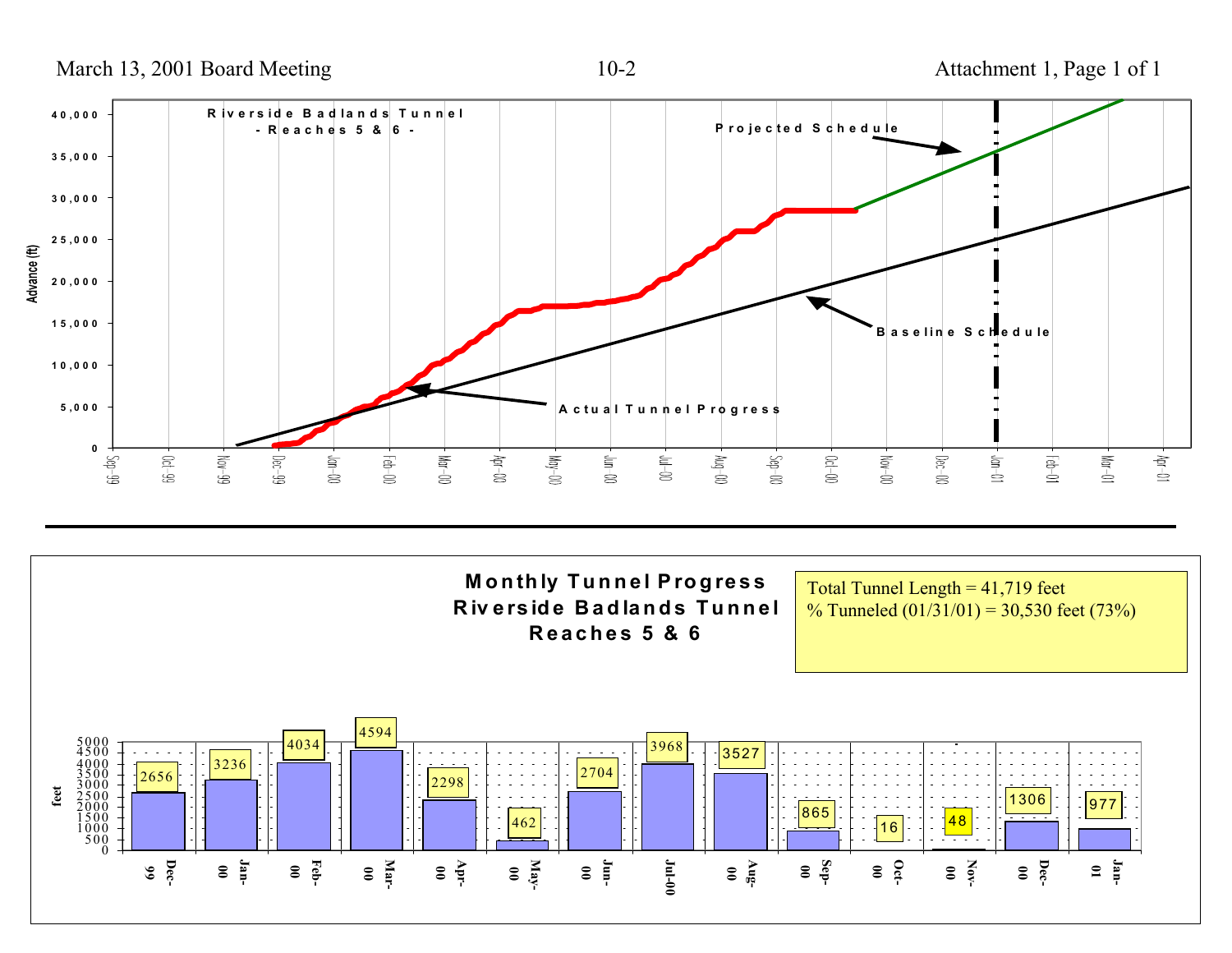

1. Based on knowledge of current field conditions.

# **Project Cash Flow**